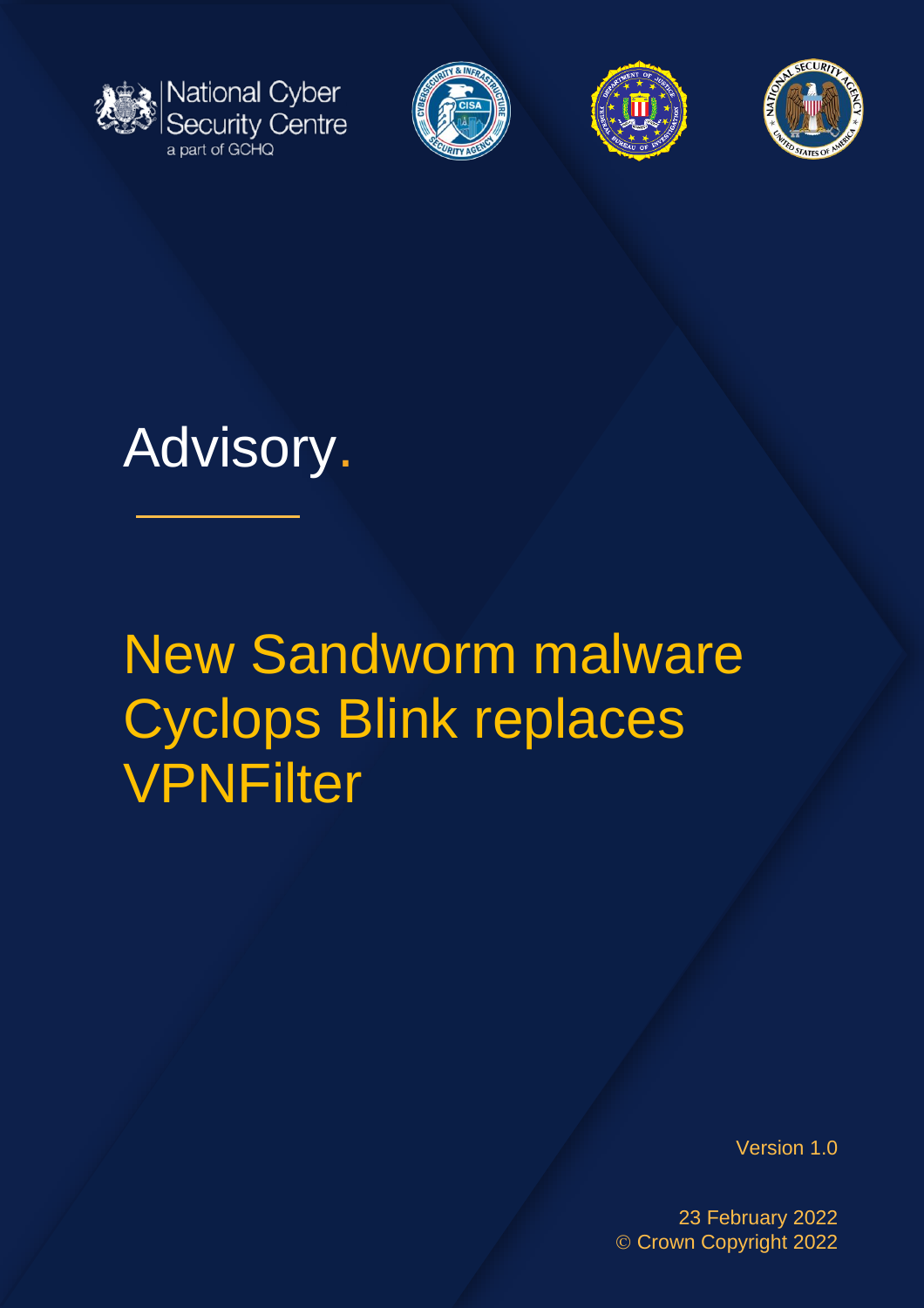## **New Sandworm malware Cyclops Blink replaces VPNFilter**

The Sandworm actor, which the UK and US have previously attributed to the Russian GRU, has replaced the exposed VPNFilter malware with a new more advanced framework.

## **Background**

The UK National Cyber Security Centre (NCSC), the Cybersecurity and Infrastructure Security Agency (CISA), the National Security Agency (NSA) and the Federal Bureau of Investigation (FBI) in the US have identified that the actor known as Sandworm or Voodoo Bear is using a new malware, referred to here as Cyclops Blink. The NCSC, CISA, NSA and FBI have previously attributed the Sandworm actor to the Russian GRU's Main Centre for Special Technologies GTsST. The malicious cyber activity below has previously been attributed to Sandworm:

- The BlackEnergy disruption of Ukrainian electricity in 2015
- Industroyer in 2016
- NotPetya in 2017
- Attacks against the Winter Olympics and Paralympics in 2018<sup>1</sup>
- A series of disruptive attacks against Georgia in 2019<sup>2</sup>

Cyclops Blink appears to be a replacement framework for the VPNFilter malware exposed in 2018, which exploited network devices, primarily small office/home office (SOHO) routers and network attached storage (NAS) devices.

<sup>1</sup>https://www.ncsc.gov.uk/news/uk-and-partners-condemn-gru-cyber-attacks-against-olympic-an-paralympic-games

<sup>2</sup> https://www.gov.uk/government/news/uk-condemns-russias-gru-over-georgia-cyber-attacks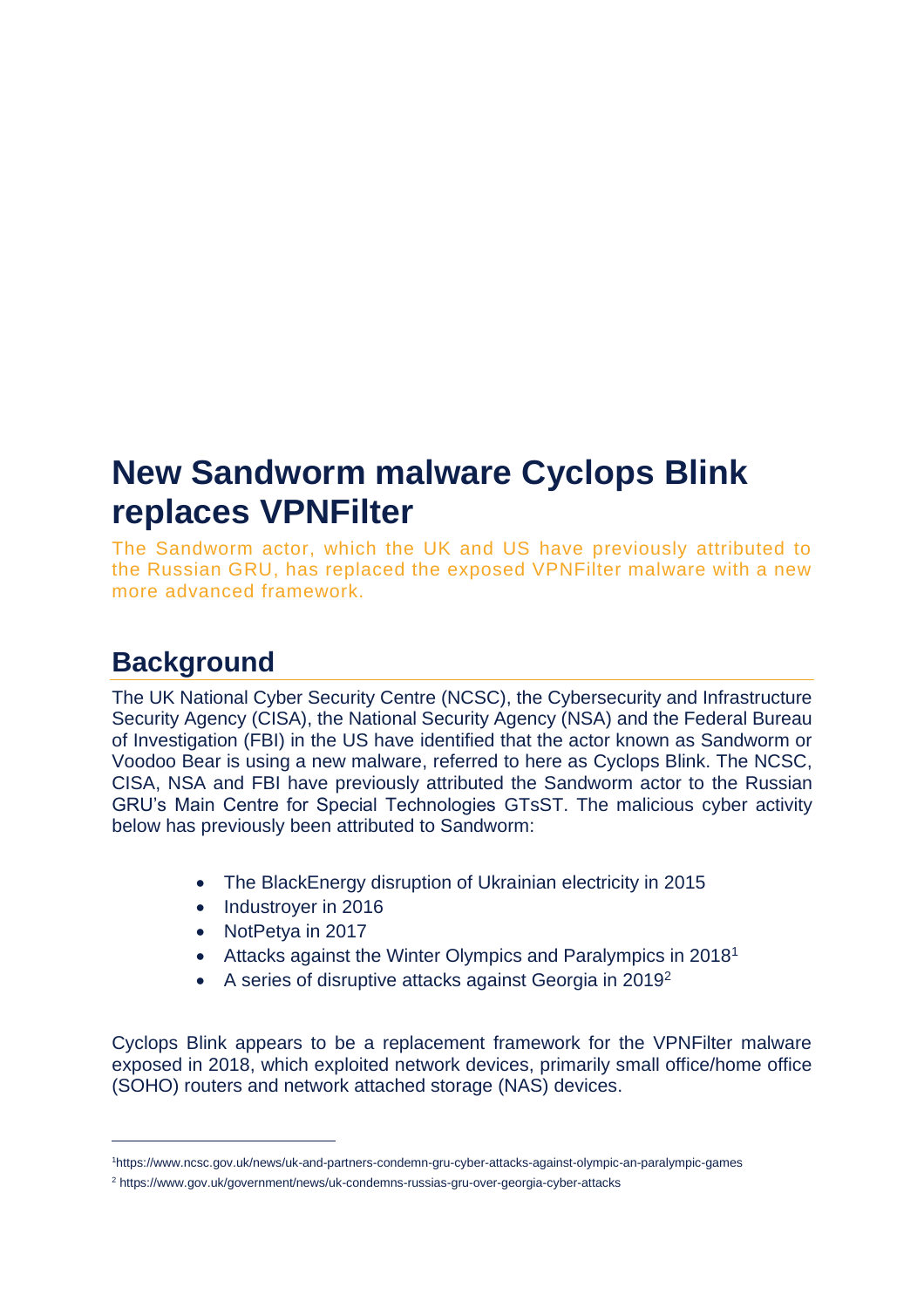This advisory summarises the VPNFilter malware it replaces, and provides more detail about Cyclops Blink, as well as the associated tactics, techniques and procedures (TTPs) used by Sandworm. An NCSC malware analysis report on Cyclops Blink is also available and can be read in parallel.

It also points to mitigation measures to help organisations that may be affected by this malware.

### **VPNFilter**

#### **First exposed in 2018**

A series of articles published by Cisco Talos in 2018<sup>1</sup> describes VPNFilter and its modules in detail. VPNFilter was deployed in stages, with most functionality in the third-stage modules. These modules enabled traffic manipulation, destruction of the infected host device, and likely enabled downstream devices to be exploited. They also allowed monitoring of Modbus SCADA protocol which appears to be an ongoing requirement for Sandworm, as also seen in their previous attacks against ICS networks.

VPNFilter targeting was widespread and appeared indiscriminate, with some exceptions: Cisco Talos reported an increase of victims in Ukraine in May 2018. Sandworm also deployed VPNFilter against targets in the Republic of Korea before the 2018 Winter Olympics.

In May 2018 Cisco Talos published the blog that exposed VPNFilter, and the US Department of Justice linked the activity<sup>2</sup> to Sandworm, and announced its disruption of the botnet.

#### **Activity since its exposure**

A Trendmicro<sup>3</sup> blog in January 2021 detailed residual VPNFilter infections and provided data showing a reduction in requests to a known C2 domain. Since the disruption in May 2018, Sandworm has shown limited interest in existing VPNFilter footholds, instead preferring to retool.

<sup>1</sup> https://blog.talosintelligence.com/2018/05/VPNFilter.html

<sup>2</sup> https://www.justice.gov/opa/pr/justice-department-announces-actions-disrupt-advanced-persistent-threat-28-botnet-infected

<sup>3</sup> https://www.trendmicro.com/en\_gb/research/21/a/vpnfilter-two-years-later-routers-still-compromised-.html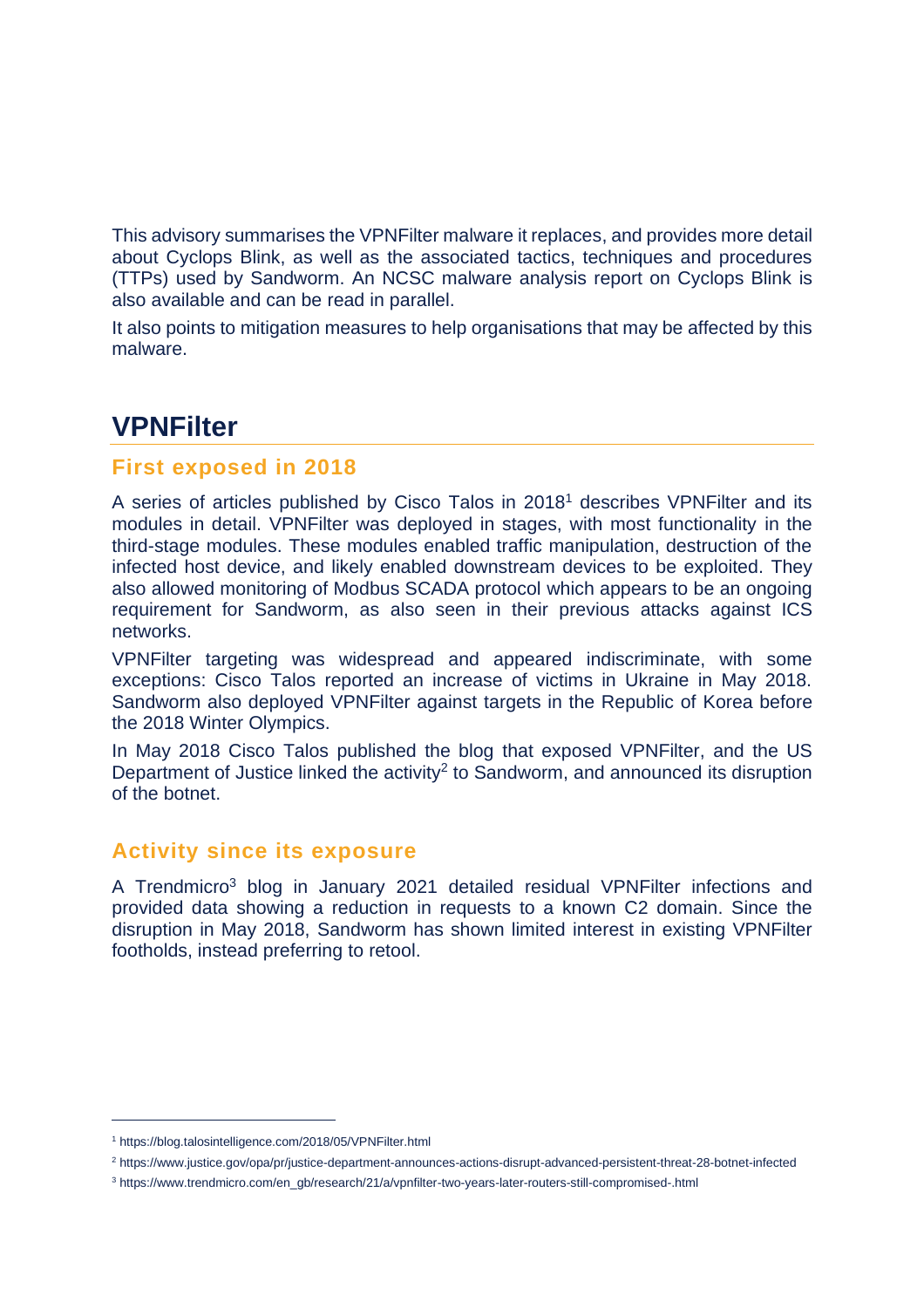## **Cyclops Blink**

#### **Active since 2019**

The NCSC, CISA, FBI and NSA, along with industry partners, have now identified a large-scale modular malware framework which is affecting network devices. The new malware is referred to here as **Cyclops Blink** and has been deployed since at least June 2019, fourteen months after VPNFilter was disrupted. In common with VPNFilter, Cyclops Blink deployment also appears indiscriminate and widespread.

The actor has so far primarily deployed Cyclops Blink to WatchGuard devices, <sup>1</sup> but it is likely that Sandworm would be capable of compiling the malware for other architectures and firmware.

#### **Malware overview**

The malware itself is sophisticated and modular with basic core functionality to beacon [\(T1132.002\)](https://attack.mitre.org/techniques/T1132/002) device information back to a server and enable files to be downloaded and executed. There is also functionality to add new modules while the malware is running, which allows Sandworm to implement additional capability as required.

The NCSC has published a [malware analysis report](https://www.ncsc.gov.uk/files/Cyclops-Blink-Malware-Analysis-Report.pdf) on Cyclops Blink which provides more detail about the malware.

#### **Post exploitation**

Post exploitation, Cyclops Blink is generally deployed as part of a firmware 'update' [\(T1542.001\)](https://attack.mitre.org/techniques/T1542/001/). This achieves persistence when the device is rebooted and makes remediation harder.

<sup>1</sup> Note that only WatchGuard devices that were reconfigured from the manufacture default settings to open remote management interfaces to external access could be infected.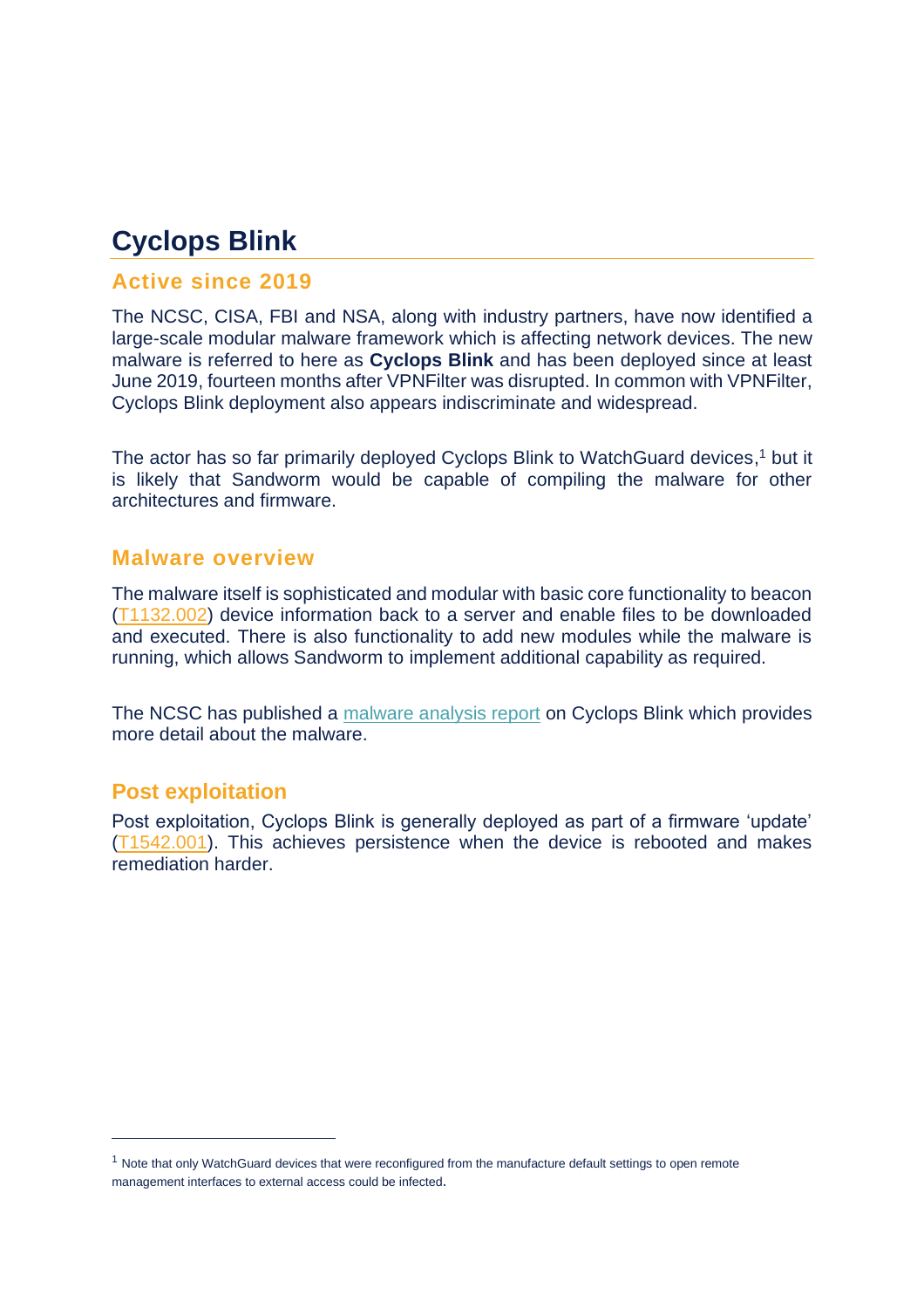Victim devices are organised into clusters and each deployment of Cyclops Blink has a list of command and control (C2) IP addresses and ports that it uses [\(T1008\)](https://attack.mitre.org/techniques/T1008). All the known C2 IP addresses to date have been used by compromised WatchGuard firewall devices. Communications between Cyclops Blink clients and servers are protected under Transport Layer Security (TLS) [\(T1071.001\)](https://attack.mitre.org/techniques/T1071/001), using individually generated keys and certificates. Sandworm manages Cyclops Blink by connecting to the C2 layer through the Tor network:



WatchGuard client clusters

## **Mitigation**

Cyclops Blink persists on reboot and throughout the legitimate firmware update process. Affected organisations should therefore take steps to remove the malware.

WatchGuard has worked closely with the FBI, CISA and the NCSC, and has provided tooling and guidance to enable detection and removal of Cyclops Blink on WatchGuard devices through a non-standard upgrade process. Device owners should follow each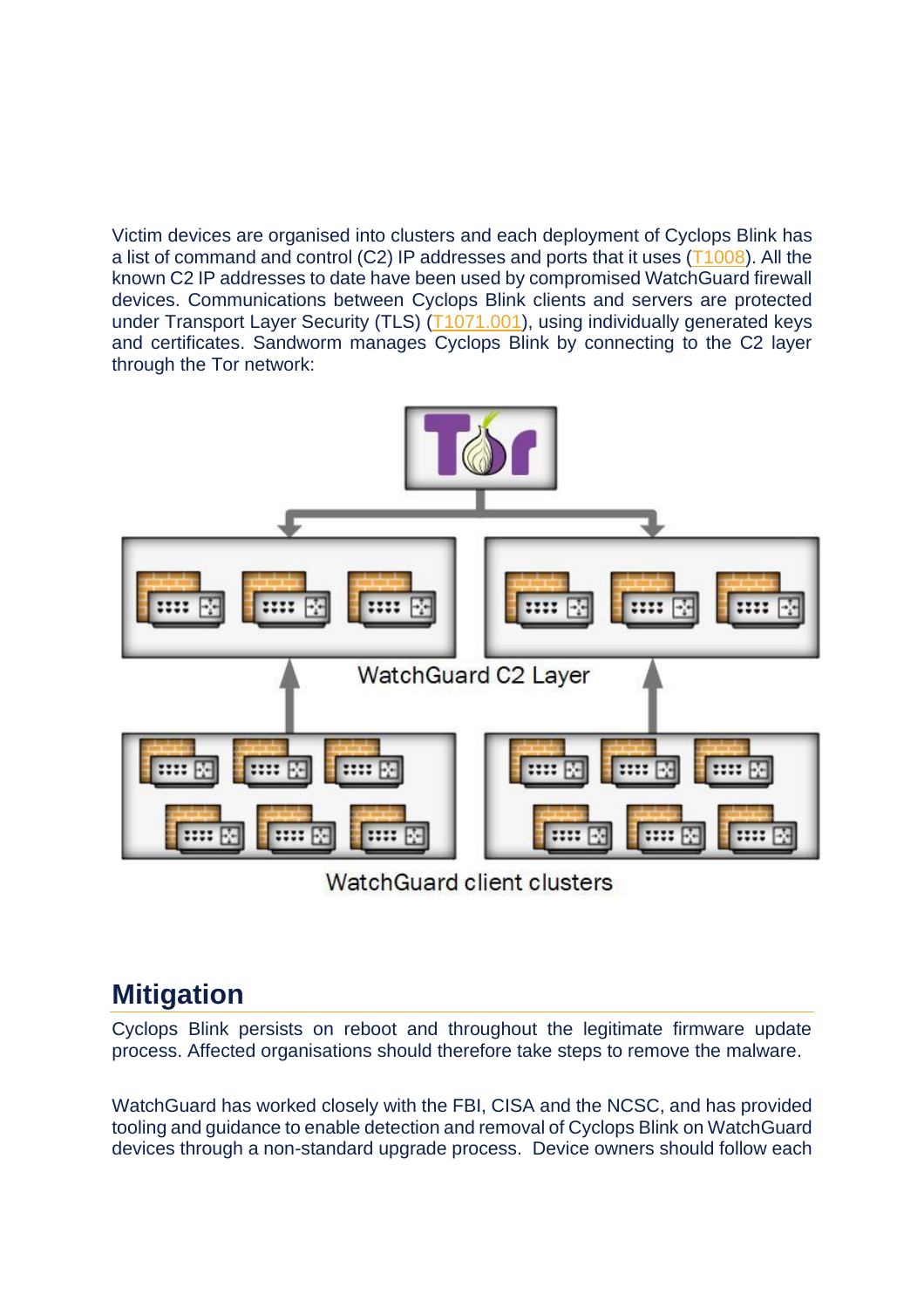step in these instructions to ensure that devices are patched to the latest version and that any infection is removed.

WatchGuard tooling and guidance is available at: **https://detection.watchguard.com/**

#### **In addition:**

- If your device is identified as infected with Cyclops Blink, you should assume that any passwords present on the device have been compromised and replace them (see NCSC password guidance for organisations: <https://www.ncsc.gov.uk/collection/passwords> )
- You should ensure that the management interface of network devices is not exposed to the internet.

## **Indicators of compromise**

Please refer to the accompanying Cyclops Blink [malware analysis report](https://www.ncsc.gov.uk/files/Cyclops-Blink-Malware-Analysis-Report.pdf) for indicators of compromise which may help detect this activity.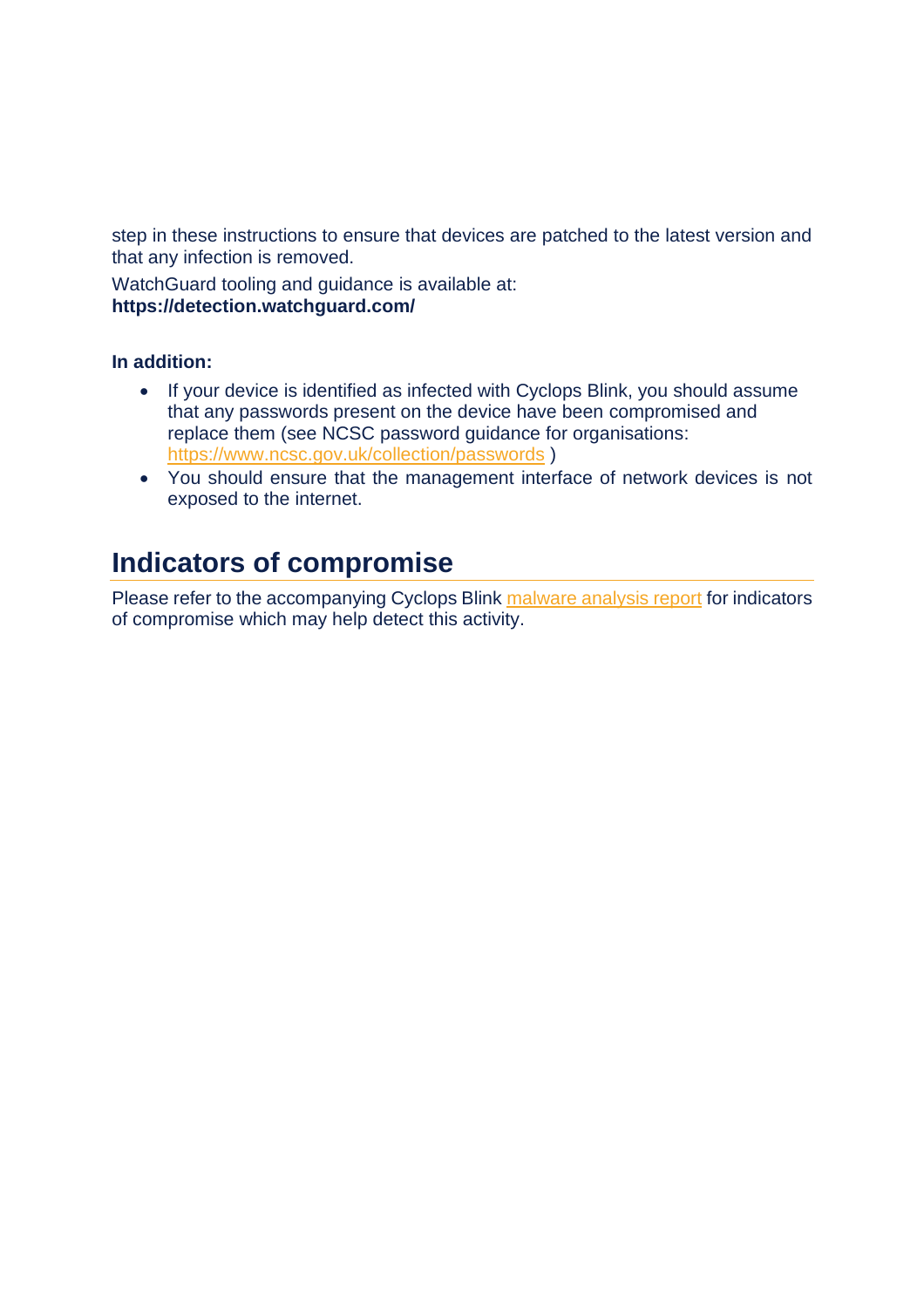## **MITRE ATT&CK®**

This advisory has been compiled with respect to the [MITRE ATT&CK®](https://attack.mitre.org/) framework, a globally accessible knowledge base of adversary tactics and techniques based on real-world observations.

| <b>Tactic</b>          | <b>Technique</b> | <b>Procedure</b>                                                                                                                     |
|------------------------|------------------|--------------------------------------------------------------------------------------------------------------------------------------|
| <b>Initial Access</b>  | T1133            | <b>External Remote Services</b>                                                                                                      |
|                        |                  | The actors most likely deploy modified device firmware<br>images by exploiting an externally available service                       |
| Execution              | T1059.004        | Command and Scripting Interpreter: Unix Shell                                                                                        |
|                        |                  | Cyclops Blink executes downloaded files using the<br>Linux API                                                                       |
| Persistence            | T1542.001        | Pre-OS Boot: System Firmware                                                                                                         |
|                        |                  | Cyclops Blink is deployed within a modified device<br>firmware image                                                                 |
|                        | T1037.004        | Boot or Logon Initialisation Scripts: RC Scripts                                                                                     |
|                        |                  | Cyclops Blink is executed on device startup, using a<br>modified RC script                                                           |
| Defence Evasion        | T1562.004        | Impair Defenses: Disable or Modify System Firewall                                                                                   |
|                        |                  | Cyclops Blink modifies the Linux system firewall to<br>enable C2 communication                                                       |
|                        | T1036.005        | Masquerading: Match Legitimate Name or Location                                                                                      |
|                        |                  | Cyclops Blink masquerades as a Linux kernel thread<br>process                                                                        |
| Discovery              | T1082            | <b>System Information Discovery</b>                                                                                                  |
|                        |                  | Cyclops Blink regularly queries device information                                                                                   |
| Command and<br>Control | T1090            | Proxy                                                                                                                                |
|                        | T1132.002        | Data Encoding: Non-Standard Encoding                                                                                                 |
|                        |                  | Cyclops Blink command messages use a custom<br>binary scheme to encode data                                                          |
|                        | T1008            | <b>Fallback Channels</b>                                                                                                             |
|                        |                  | Cyclops Blink randomly selects a C2 server from<br>contained lists of IPv4 addresses and port numbers                                |
|                        | T1071.001        | Application Layer Protocol: Web Protocols                                                                                            |
|                        |                  | Cyclops Blink can download files via HTTP or HTTPS                                                                                   |
|                        | T1573.002        | Encrypted Channel: Asymmetric Cryptography                                                                                           |
|                        |                  | Cyclops Blink C2 messages are individually encrypted<br>using AES-256-CBC and sent underneath TLS                                    |
|                        | T1571            | Non-Standard Port                                                                                                                    |
|                        |                  | The list of port numbers used by Cyclops Blink<br>includes non-standard ports not typically associated<br>with HTTP or HTTPS traffic |
| Exfiltration           | T1041            | <b>Exfiltration Over C2 Channel</b>                                                                                                  |
|                        |                  | Cyclops Blink can upload files to a C2 server                                                                                        |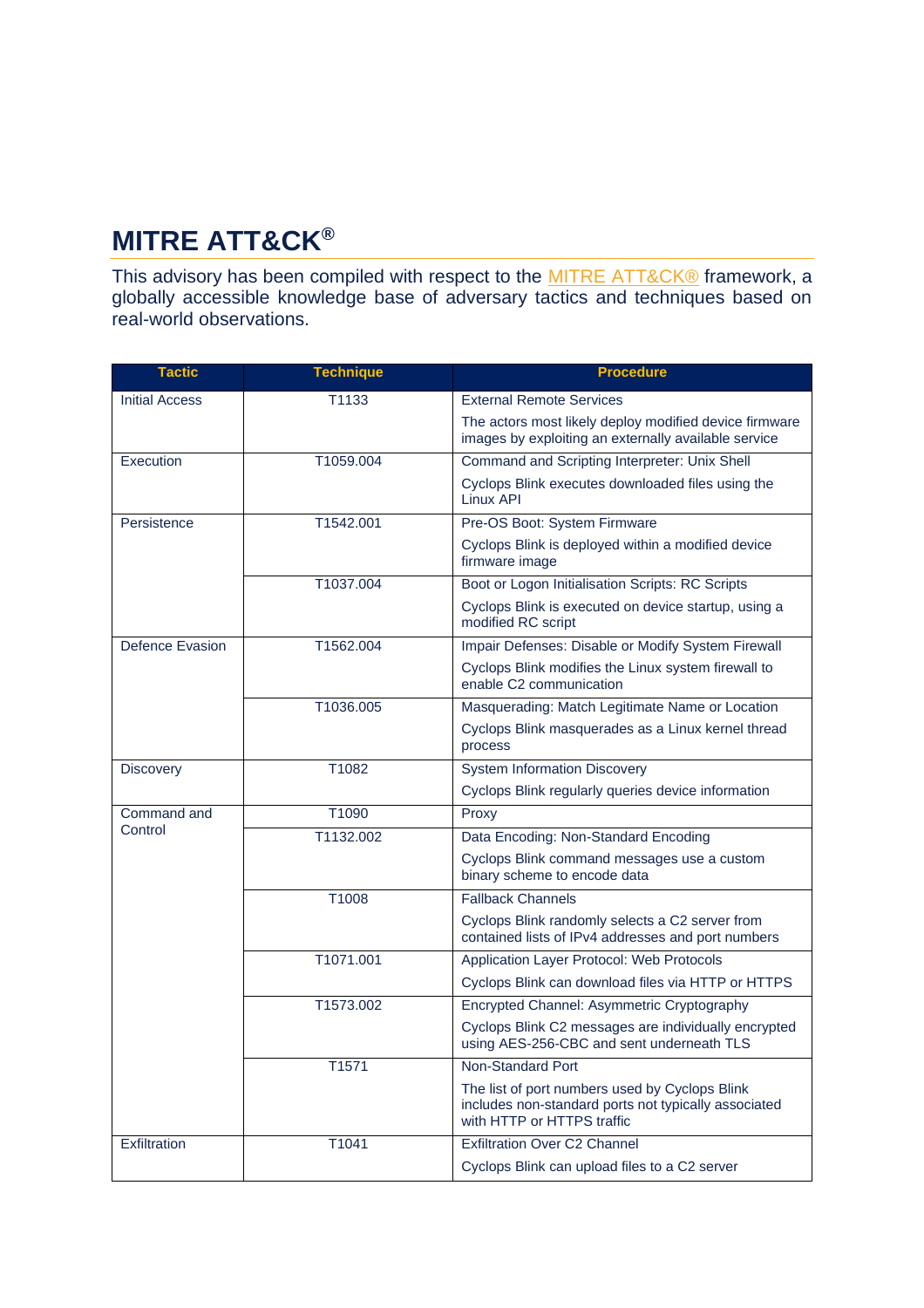## **Conclusion**

A Cyclops Blink infection does not mean that an organisation is the primary target, but it may be selected to be, or its machines could be used to conduct attacks.

Organisations are advised to follow the [mitigation advice](https://detection.watchguard.com/) in this advisory and to refer to indicators of compromise (not exhaustive) in the [Cyclops Blink malware analysis](https://www.ncsc.gov.uk/files/Cyclops-Blink-Malware-Analysis-Report.pdf)  [report](https://www.ncsc.gov.uk/files/Cyclops-Blink-Malware-Analysis-Report.pdf) to detect possible activity on networks.

UK organisations affected by the activity outlined in this advisory should report any compromises to the NCSC via our [website.](https://report.ncsc.gov.uk/)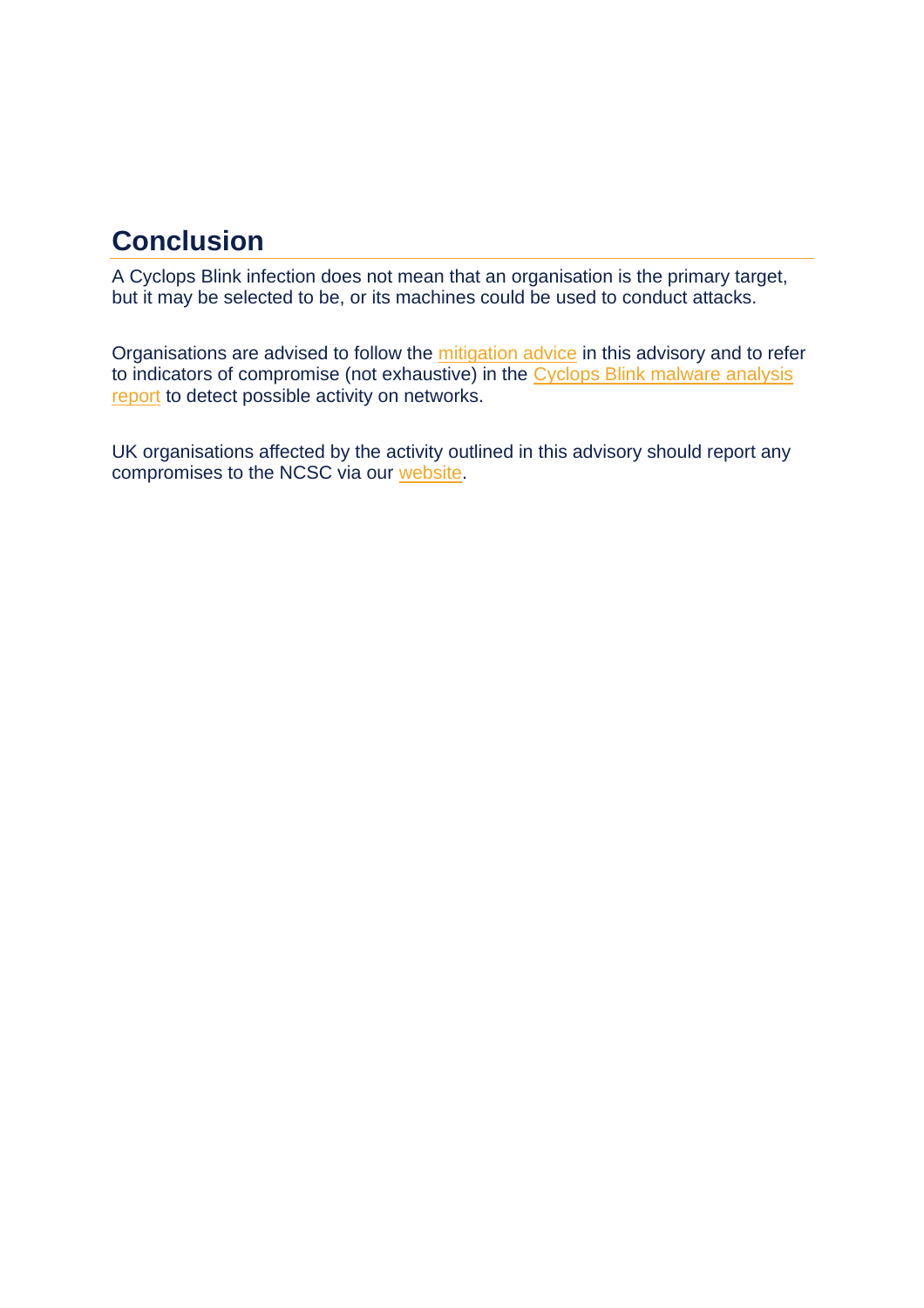#### **Further guidance**

A variety of mitigations will be of use in defending against the malware featured in this advisory.

- **Do not expose management interfaces of network devices to the internet**: the management interface is a significant attack surface, so not exposing them reduces the risk. See NCSC guidance: [https://www.ncsc.gov.uk/guidance/acquiring-managing-and-disposing-network](https://www.ncsc.gov.uk/guidance/acquiring-managing-and-disposing-network-devices)[devices](https://www.ncsc.gov.uk/guidance/acquiring-managing-and-disposing-network-devices)
- **Protect your devices and networks by keeping them up to date**: use the latest supported versions, apply security patches promptly, use anti-virus and scan regularly to guard against known malware threats. See NCSC guidance: <https://www.ncsc.gov.uk/guidance/mitigating-malware>
- **Use multi-factor authentication to reduce the impact of password compromises**. See NCSC guidance: [https://www.ncsc.gov.uk/guidance/multi](https://www.ncsc.gov.uk/guidance/multi-factor-authentication-online-services)[factor-authentication-online-services](https://www.ncsc.gov.uk/guidance/multi-factor-authentication-online-services) and [https://www.ncsc.gov.uk/guidance/setting](https://www.ncsc.gov.uk/guidance/setting-two-factor-authentication-2fa)[two-factor-authentication-2fa](https://www.ncsc.gov.uk/guidance/setting-two-factor-authentication-2fa)
- **Treat people as your first line of defence**. Tell staff how to report suspected phishing emails, and ensure they feel confident to do so. Investigate their reports promptly and thoroughly. Never punish users for clicking phishing links or opening attachments. See NCSC guidance: <https://www.ncsc.gov.uk/phishing>
- **Set up a security monitoring capability** so you are collecting the data that will be needed to analyse network intrusions. See NCSC guidance: [https://www.ncsc.gov.uk/guidance/introduction-logging-security](https://www.ncsc.gov.uk/guidance/introduction-logging-security-purposes)[purposes.](https://www.ncsc.gov.uk/guidance/introduction-logging-security-purposes)
- **Prevent and detect lateral movement in your organisation's networks**. See NCSC guidance: <https://www.ncsc.gov.uk/guidance/preventing-lateral-movement>